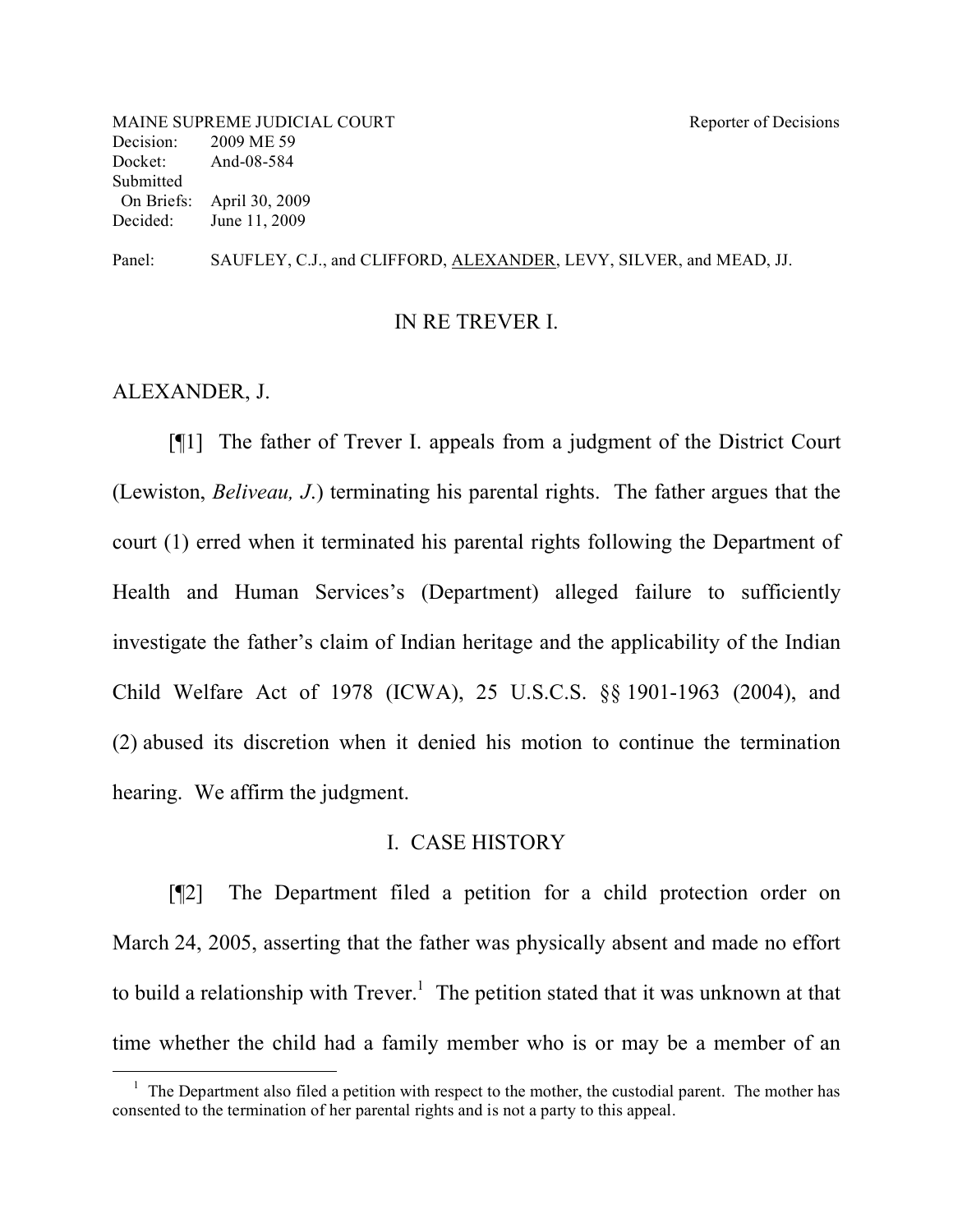Indian tribe. The court granted the Department's subsequent request for temporary custody, pending a hearing on the petition, due to the parents' inability or unwillingness to provide a safe, stable home for the child. During these preliminary proceedings, the father, represented by counsel, raised no issue of any relationship to an Indian tribe.

[¶3] On July 1, 2005, the court held a jeopardy hearing at which the father appeared with counsel. The court issued an uncontested jeopardy order granting full custody of Trever to the Department. In the jeopardy proceeding, the father conceded that the ICWA did not apply. According to the jeopardy order, the father was asked at the jeopardy hearing if he is a member of a federally-recognized Indian tribe. The father did not indicate that he was, the court determined that the ICWA did not apply, and the father expressly agreed to the findings and disposition in the jeopardy order.

[¶4] The record indicates that in 2006, the father informed a Department caseworker that he had "Indian heritage" and that he would follow-up with additional, more specific information. However, he never mentioned Indian heritage to the Department again. The Department worker stated that, other than meeting with the Department twice in 2006, the father largely failed to stay in contact with the Department and did not provide reliable contact information to the Department. The father appeared for only two scheduled court dates, the July 2005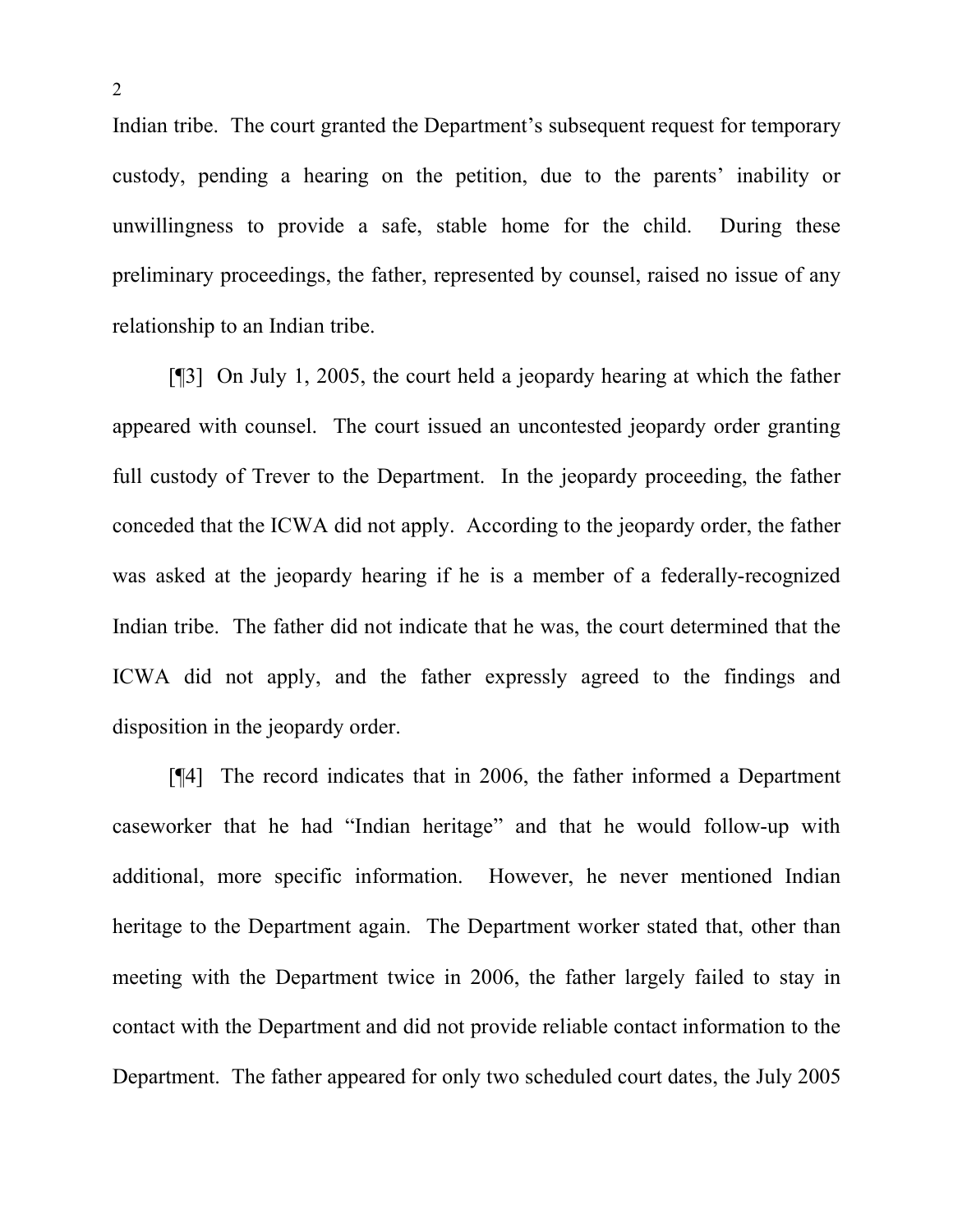jeopardy hearing and a case management conference held a year later. He failed to appear for the eight other court dates prior to the termination hearing.

[¶5] The Department filed a petition for termination of parental rights on June 23, 2006, which it supplemented on July 14, 2008. The record reflects that in the three years between the jeopardy hearing and the termination hearing, the father was elusive and made little effort to have any contact with his child. The Department's caseworker testified at the termination hearing that she told the father about the termination petition during a call, advising him that the Department needed to serve him with the termination petition, and that there would be an upcoming termination hearing. The caseworker attempted to get the father's address so that he could be served for the termination hearing. Though he stated that he did not want his parental rights terminated and that he intended to be at the hearing, the father refused to provide a contact number or address except to say that he was in a hospital in Massachusetts.

[¶6] On July 24, 2008, the Department sent a letter to the Bureau of Indian Affairs, U.S. Department of the Interior (Bureau), giving the father's name and birthdate as well as Trever's paternal grandmother's name and presumed decade of birth, and seeking any information the Bureau had to support the father's claim that he is of Indian descent. Based on the limited information provided, the Bureau responded in a letter dated August 11, 2008, that it was unable to confirm the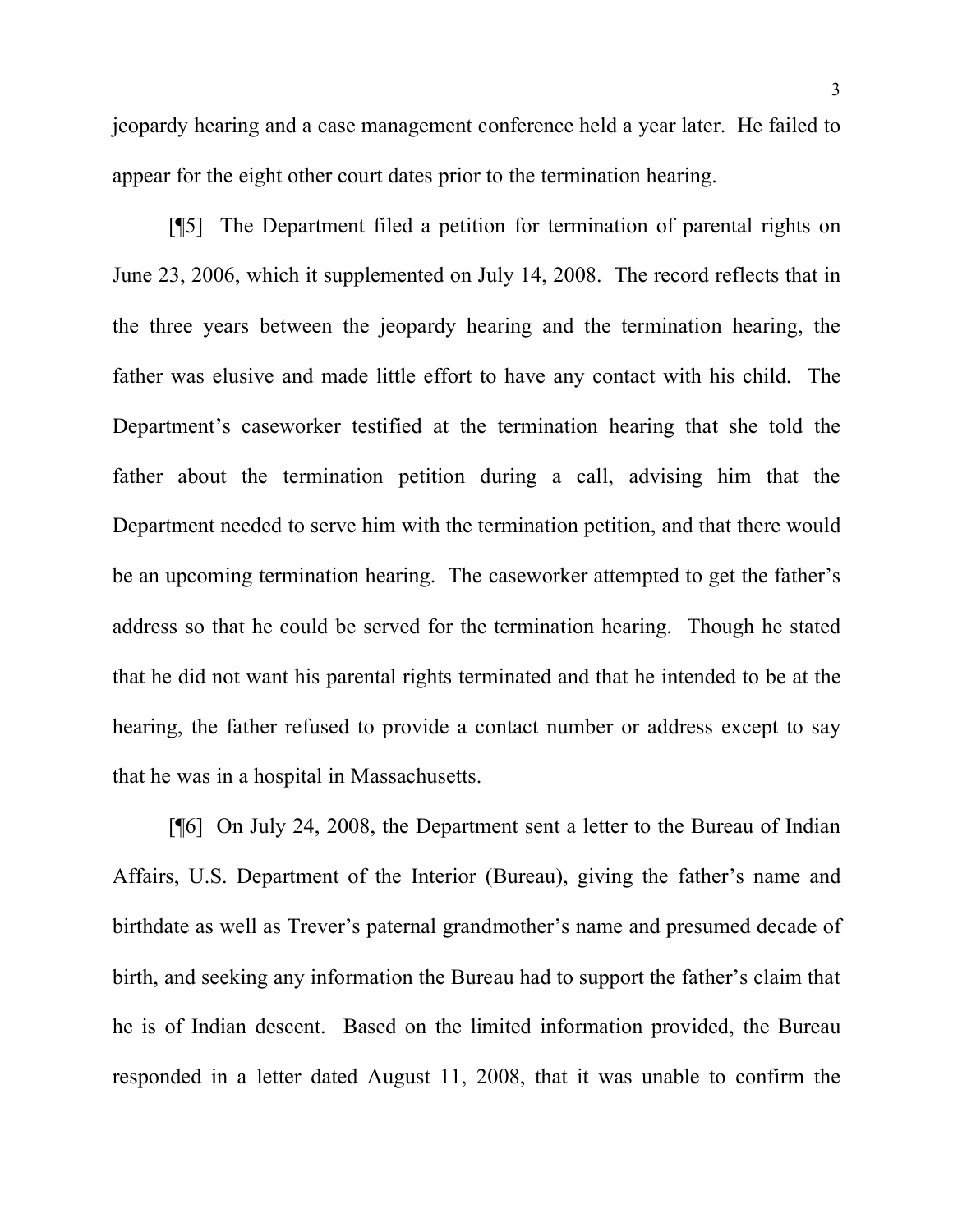father's Indian ancestry. The Bureau stated that a person claiming an Indian bloodline needs to provide the names, birthdates, place of birth, and tribal affiliation of relatives believed to be Indian in order for the Bureau to conduct a search.

[¶7] On August 12, 2008, the Department filed a motion for service by publication with respect to the father, asserting that, despite specified diligent search efforts, it could not locate him. Because the father's whereabouts were unknown, the court ordered that notice of the termination hearing be served on the father by publication. M.R. Civ. P. 4(g).

[¶8] A contested termination hearing was held on September 24, 2008. The father did not appear, although his attorney was present. The father's attorney informed the court that he had spoken to the father by phone just before the hearing began and that the father requested a continuance for two reasons: (1) the father claimed to be hospitalized out of state in a veteran's hospital and was not allowed to be released to attend the hearing, and (2) the father was "close to getting information related to" the ICWA, has a "Cherokee background," and wanted additional time to try to determine whether the ICWA applied to him.

[¶9] The State objected to the father's motion to continue, asserting that: (1) Department staff had seen him around Lewiston in recent weeks; (2) the Department had no information that he was then hospitalized out-of-state; (3) he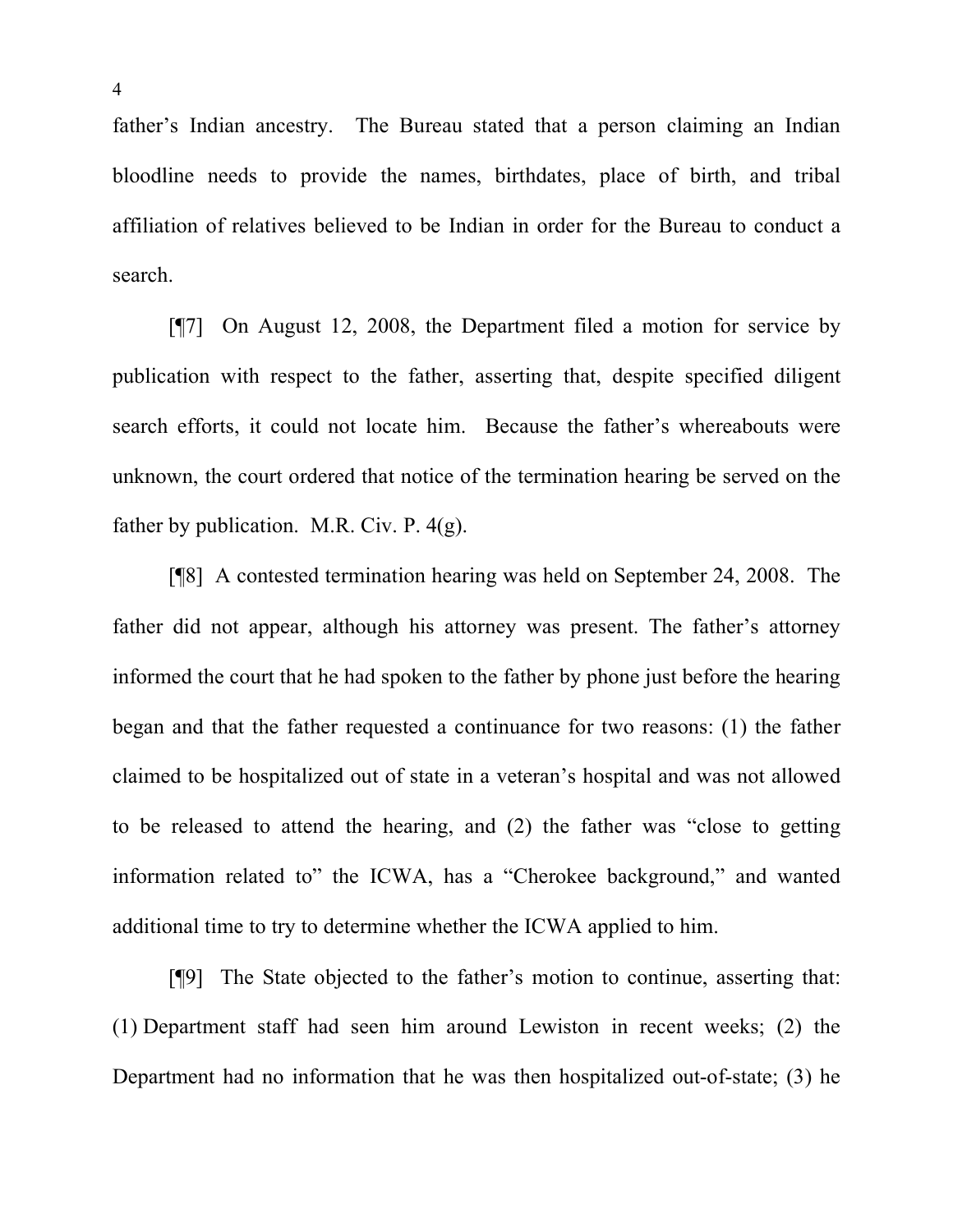had not made a proper motion documenting his inability to attend the hearing; and (4) he was duly served by publication and had a pattern of missing court dates. The State also argued that the father had agreed at the jeopardy hearing that the ICWA did not apply to him and that he had three years between the jeopardy hearing and the termination hearing to provide information to the Department concerning his alleged Indian heritage.

[¶10] The court denied the father's motion to continue. It then proceeded with the hearing. During the hearing, the court heard testimony from two witnesses for the State, admitted the two letters exchanged between the Department and the Bureau and proof of service on the father by publication, and admitted the most recent guardian ad litem report. The Department caseworker testified that she had no recollection of the father mentioning that he had a "Cherokee background" when he told her in 2006 that he had "Indian heritage." She further testified that Trever had been in foster care for forty-one months and that the hope is that his current foster family will adopt him. At the conclusion of the hearing, the court indicated on the record that it would order termination of the father's parental rights.

[¶11] On October 7, 2008, the court entered a written judgment terminating the father's parental rights. The court explained its reasoning for denying the father's request for a continuance, stating that the father had: (1) attended only two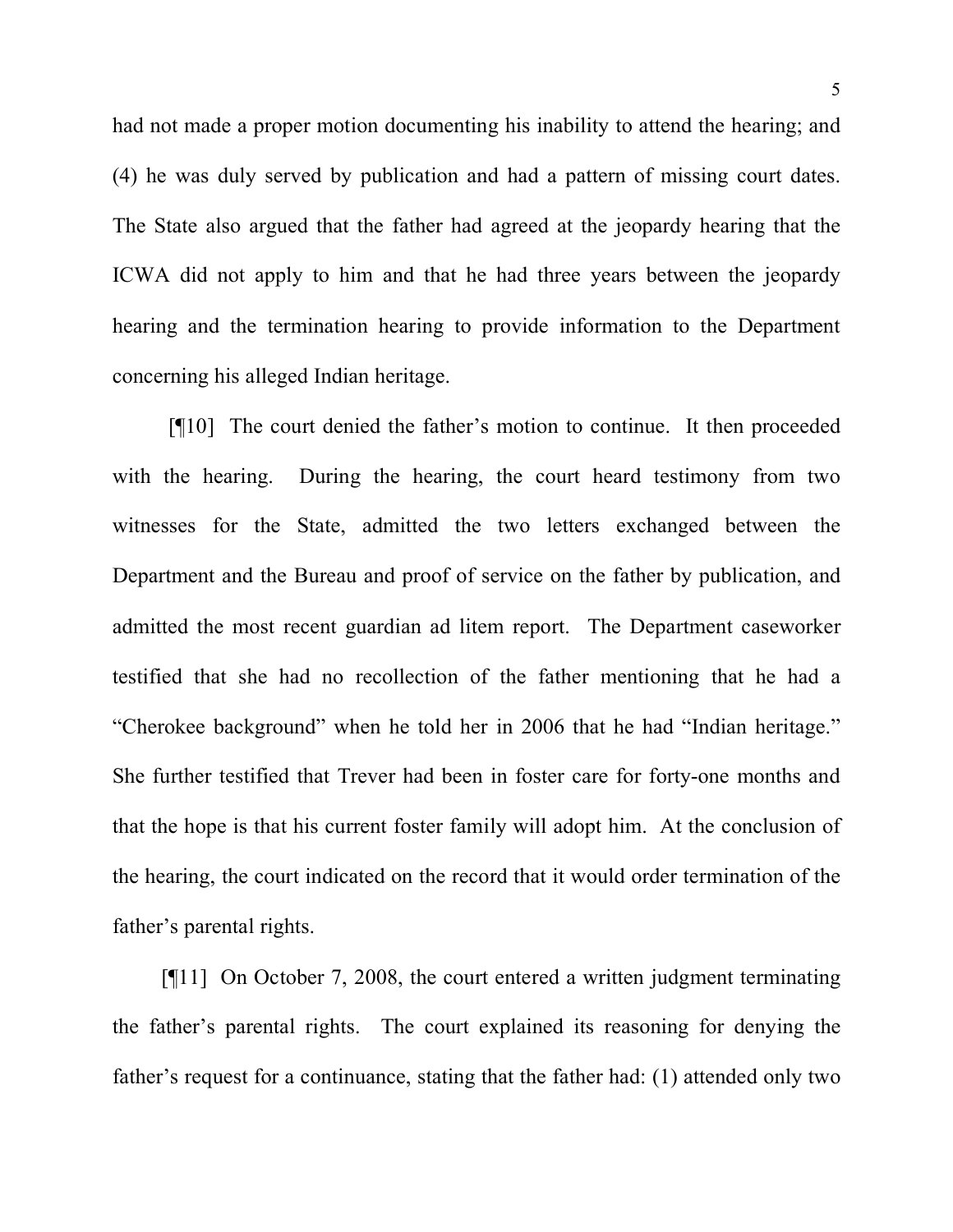court appearances, and failed to appear at eight other identified court dates; (2) been on notice of the case since his appearance at the jeopardy hearing on July 1, 2005; and (3) taken no steps to seek a continuance until his attorney contacted him moments before the hearing started. The court also concluded that the ICWA did not apply, based on the father's agreement at the 2005 jeopardy proceeding that the ICWA was inapplicable, his minimal suggestions to the Department since then of his Indian heritage, and the Bureau's inability to identify any tribal affiliation. The court found that the father's parental unfitness was proven by clear and convincing evidence based on all four prongs of 22 M.R.S.  $\frac{1}{2}$  4055(1)(B)(2)(b) (2008) and that termination of his parental rights was in the child's best interest. The father then brought this appeal.

### II. LEGAL ANALYSIS

### A. Burden to Determine the Applicability of the ICWA

[¶12] The father argues that once he informed the Department caseworker in 2006 of his belief that he had Indian ancestry, the Department had the duty to seek additional information about his ancestry to determine whether the ICWA applied, and that its one letter to the Bureau failed to satisfy that duty. The father further argues that the court (1) erred in conducting the termination hearing, instead of continuing the proceeding, and (2) deprived him of his fundamental liberty interest when it terminated his parental rights without first determining,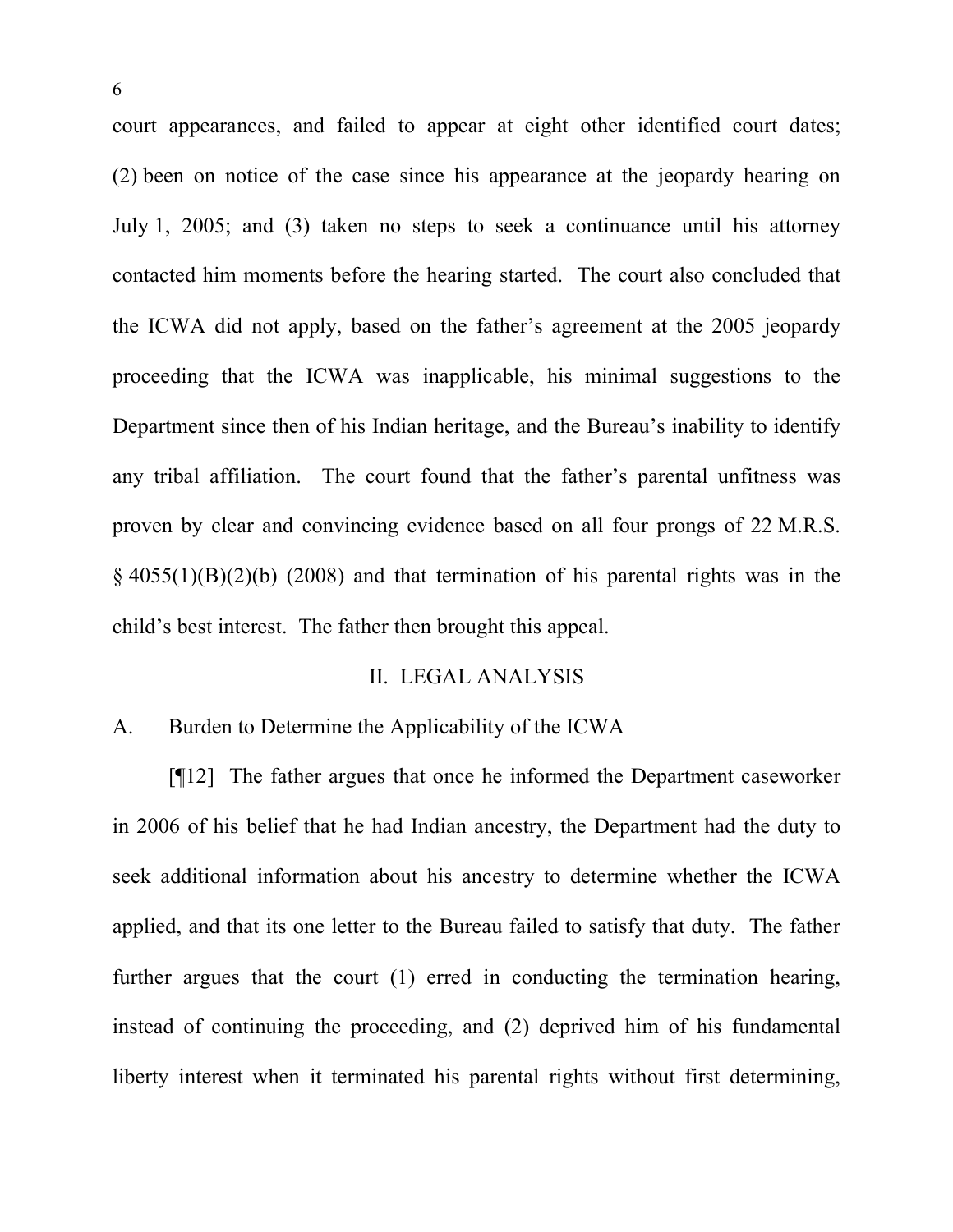based on evidence, that the ICWA did not apply. Essentially the father argues that once any parent in a child protective proceeding alleges that the parent has Indian heritage, the Department assumes the burden to seek and obtain evidence and present it to the court to disprove the allegation of Indian heritage before the case can proceed.

[¶13] Generally, in a civil case, the party to a proceeding who has better access to information and is seeking the benefit of a protection or exception to a law has the burden of proof on that point. *See generally Meacham v. Knolls Atomic Power Lab.*, --- U.S. ---, ---, 128 S. Ct. 2395, 2400 (2008); *United States v. New York, New Haven & Hartford RR. Co*., 355 U.S. 253, 256 n.5 (1957) ("The ordinary rule, based on considerations of fairness, does not place the burden upon a litigant of establishing facts peculiarly in the knowledge of his adversary."); *Dowley v. Morency*, 1999 ME 137, ¶ 11, 737 A.2d 1061, 1066. To determine which party bears the burden of investigating the Indian heritage of a child and proving or disproving the applicability of the ICWA in a termination of parental rights case, we review the ICWA, Maine's Child and Family Services and Child Protection Act, 22 M.R.S. §§ 4001 to 4099-C (2008), and relevant precedent interpreting those laws.

[¶14] Other than providing that a petition for child protection must include the names of relatives who are members of an Indian tribe, 22 M.R.S.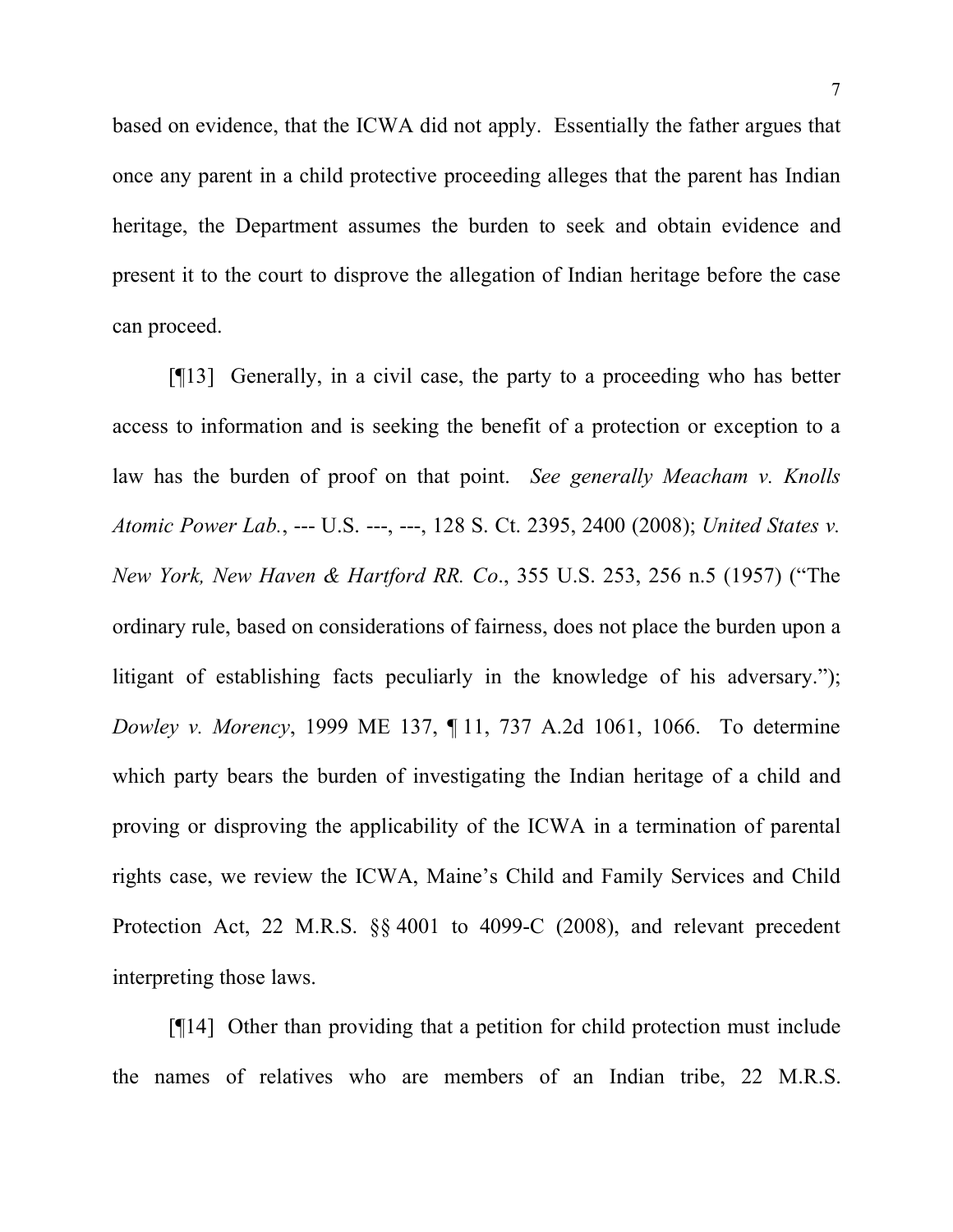§ 4032(2)(K), State law does not indicate the extent of the Department's burden to investigate beyond making inquiries of the family.<sup>2</sup> We turn, then, to the ICWA.

[¶15] The purpose of the ICWA is:

[T]o protect the best interests of Indian children and to promote the stability and security of Indian tribes and families by the establishment of minimum Federal standards for the removal of Indian children from their families and the placement of such children in foster or adoptive homes which will reflect the unique values of Indian culture . . . .

25 U.S.C.S. § 1902; *see also In re Denice F.*, 658 A.2d 1070, 1072 (Me. 1995)

(citing *Mississippi Band of Choctaw Indians v. Holyfield*, 490 U.S. 30, 39 (1989)).

As a threshold matter, a child involved in a termination of parental rights proceeding must be an "Indian child" before the ICWA applies. *See K.D. v. M.L.*, 751 N.W.2d 236, 242 (N.D. 2008) (stating that the court makes "the legal determination whether the child is an Indian child under § 25 U.S.C. § 1903(4), thereby triggering application of ICWA"); *see also In re J.L.M.*, 451 N.W.2d 377, 387 (Neb. 1990).

[¶16] An "Indian child," for purposes of the ICWA, means "any unmarried person who is under age eighteen and is either (a) a member of an Indian tribe or

<sup>&</sup>lt;sup>2</sup> The father refers to a number of provisions allegedly in the Department's Child and Family Services Policy Manual that support his argument that it is the Department's duty, rather than the parent's duty, to investigate a child's potential Indian heritage in order to determine the applicability of the ICWA. However, no portion of the manual is in the trial court record, nor was any portion included in the Appendix. We do not consider new facts, exhibits, or other materials relating to the merits of an appeal that were not presented to the trial court and included in the record. *Beane v. Me. Ins. Guar. Ass'n*, 2005 ME 104, ¶¶ 9-10, 880 A.2d 284, 286.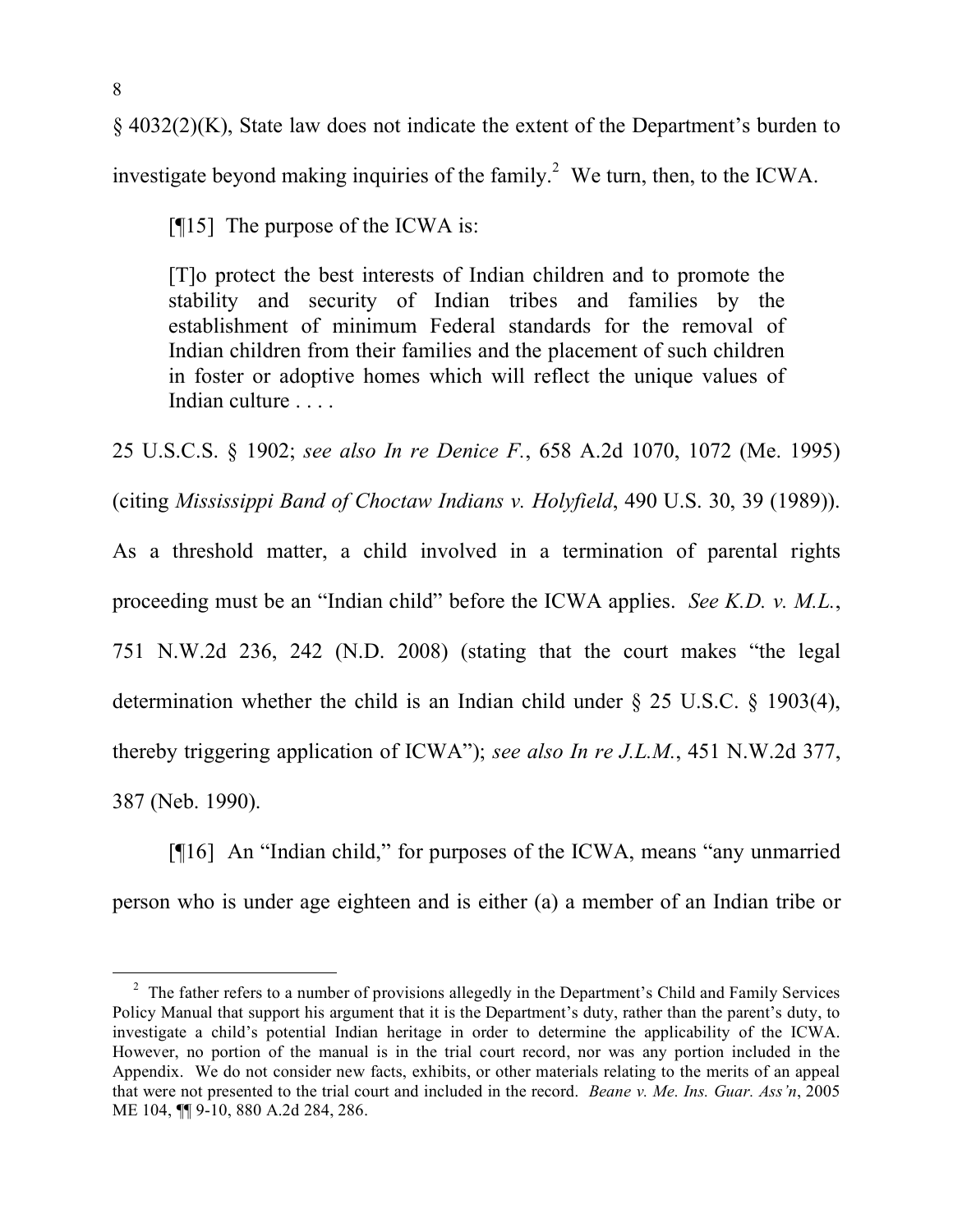(b) is eligible for membership in an Indian Tribe and is the biological child of a member of an Indian tribe." 25 U.S.C.S. § 1903(4). An "Indian tribe" means "any Indian tribe, band, nation, or other organized group or community of Indians recognized as eligible for the services provided to Indians by the Secretary [of the Interior] because of their status as Indians." 25 U.S.C.S. § 1903(8). Accordingly, the term "Indian child" as defined by the ICWA means "something more specific than merely having Native American ancestors." *In re Arianna R.G.*, 657 N.W.2d 363, 368 (Wis. 2003).

[¶17] In addressing the burden of proof issue, we reference a provision of the ICWA that requires that a tribe be notified when the court "knows or has reason to know that an Indian child is involved." *See* 25 U.S.C.S. § 1912(a). Section 1912(a) provides:

In any involuntary proceeding in a State court, where the court *knows or has reason to know* that an Indian child is involved, the party seeking the ... termination of parental rights to an Indian child shall notify the parent . . . and the Indian child's tribe, by registered mail with return receipt requested, of the pending proceedings and of their right of intervention.

25 U.S.C.S. § 1912(a) (emphasis added).

[¶18] The ICWA does not define under what circumstances a court "knows or has reason to know" that an Indian child is involved in a termination proceeding for purposes of deciding whether the ICWA applies. Courts have looked to non-binding guidelines issued by the U.S. Department of the Interior, Bureau of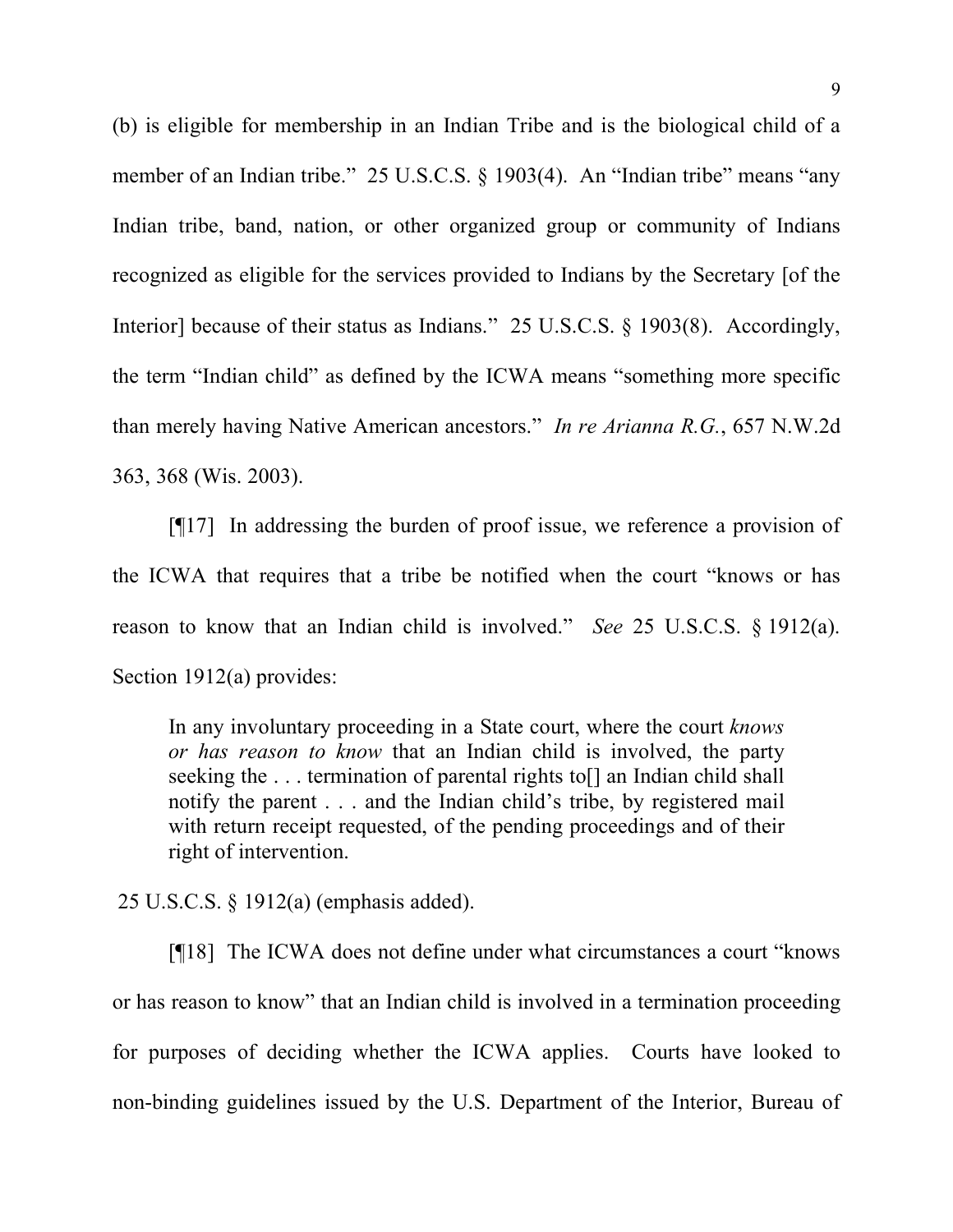Indian Affairs Guidelines for State Courts, Indian Child Custody Proceedings (Guidelines), 44 Fed. Reg. 67584 (Nov. 26, 1979), for guidance when considering whether the ICWA is implicated in a particular case.<sup>3</sup> See, e.g., B.H. v. People *ex rel. X.H.*, 138 P.3d 299, 302 n.2 (Colo. 2006); *People v. Diane N.*, 752 N.E.2d 1030, 1043-45 (Ill. 2001); *In re Arianna R.G.*, 657 N.W.2d at 369-70.

[¶19] The Guidelines state, "In any involuntary child custody proceeding, the state court shall make inquiries to determine if the child involved is a member of an Indian tribe or if a parent of the child is a member of an Indian tribe and the child is eligible for membership in an Indian tribe."4 44 Fed. Reg. at 67588; *see also In re Arianna R.G.*, 657 N.W.2d at 369. After inquiring, when "a state court has reason to *believe* a child involved in a child custody proceeding is an Indian, the court shall seek verification of the child's status from either the Bureau of Indian Affairs or the child's tribe." 44 Fed. Reg. at 67586 (emphasis added). The Guidelines' "reason to *believe*" standard departs inexplicably from the ICWA's "reason to *know*" standard, 25 U.S.C.S. § 1912(a), but that distinction is not significant to this case.

<sup>&</sup>lt;sup>3</sup> The Guidelines state that they are not intended to have binding legislative effect, and that courts will take the Guidelines into consideration "but they are free to act contrary to what the Department has said if they are convinced that the Department's guidelines are not required by the statute itself." 44 Fed. Reg. 67584 (Nov. 26, 1979).

<sup>4</sup> The ICWA states that a "'child custody proceeding' shall mean and include" "foster care placement," "termination of parental rights," "preadoptive placement," and "adoptive placement." 25 U.S.C.S. § 1903(1) (2004). The term does not expressly include a jeopardy hearing, though we note the similarity between a jeopardy hearing and the ICWA's definition of "foster care placement."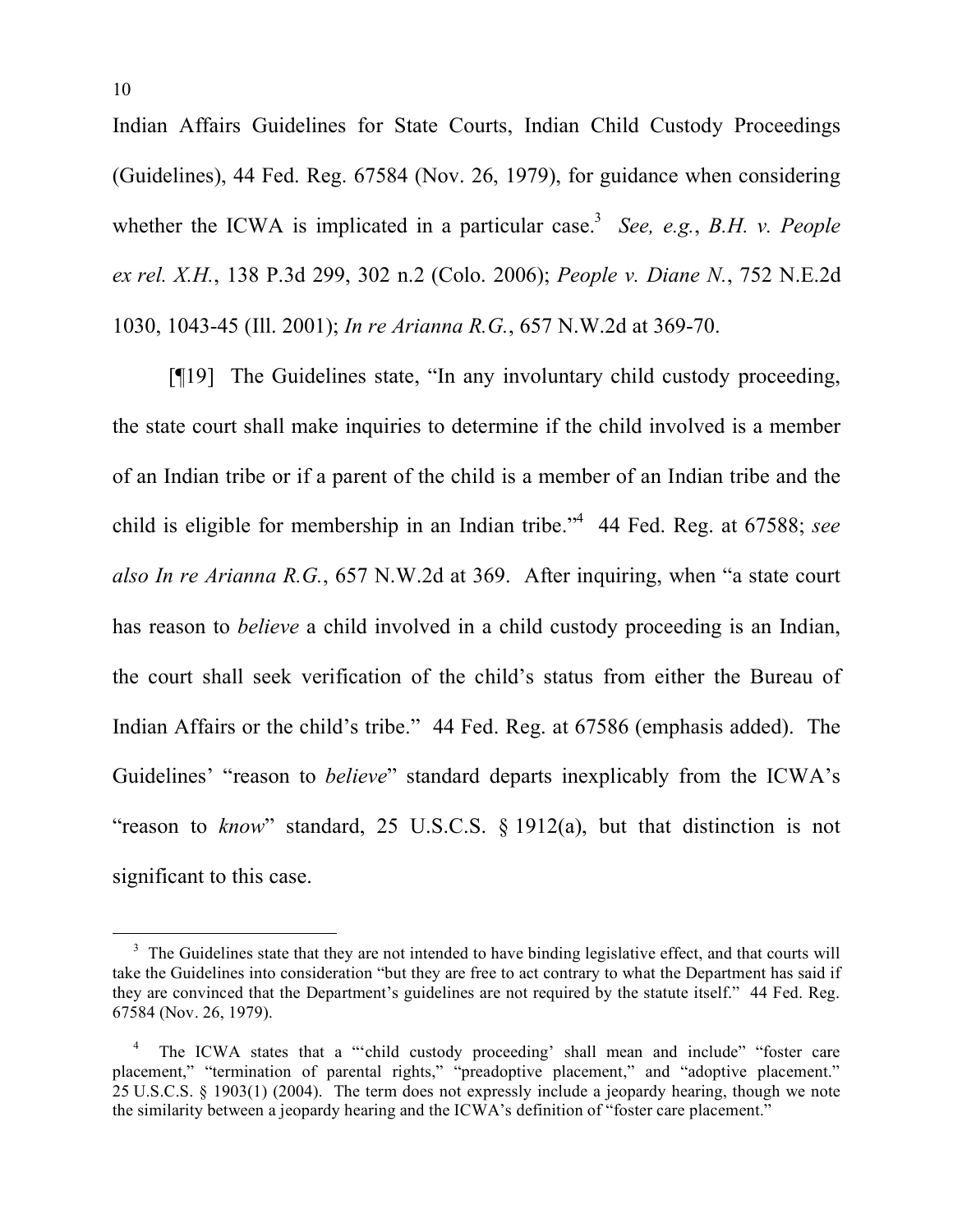[¶20] The Guidelines describe circumstances under which a State court has "reason to believe" a child involved in a child custody proceeding is an Indian child, which include when:

 (i) Any party to the case, Indian tribe, Indian organization or public or private agency informs the court that the child is an Indian child.

 (ii) Any public or state-licensed agency involved in child protection services or family support has discovered information which suggests that the child is an Indian child.

. . . .

(v) An officer of the court involved in the proceeding has knowledge that the child may be an Indian child.

44 Fed. Reg. at 67586.

[¶21] The Guidelines indicate that the court is obligated to inquire if the child involved in a termination of parental rights proceeding is a member of an Indian tribe, or if a parent of the child is a member of an Indian tribe and the child is eligible for membership in an Indian tribe. Pursuant to 22 M.R.S. § 4032(2)(K), the Department shares this obligation. *See also* Commentary to 44 Fed. Reg. at 67586 ("The guidelines also list several circumstances which shall trigger an inquiry by the court *and petitioners* to determine whether a child is an Indian for purposes of [the ICWA]" (emphasis added)). However, the party asserting the applicability of the ICWA has the burden to provide sufficient information to at least put the court or Department on notice that the child may be an "Indian child,"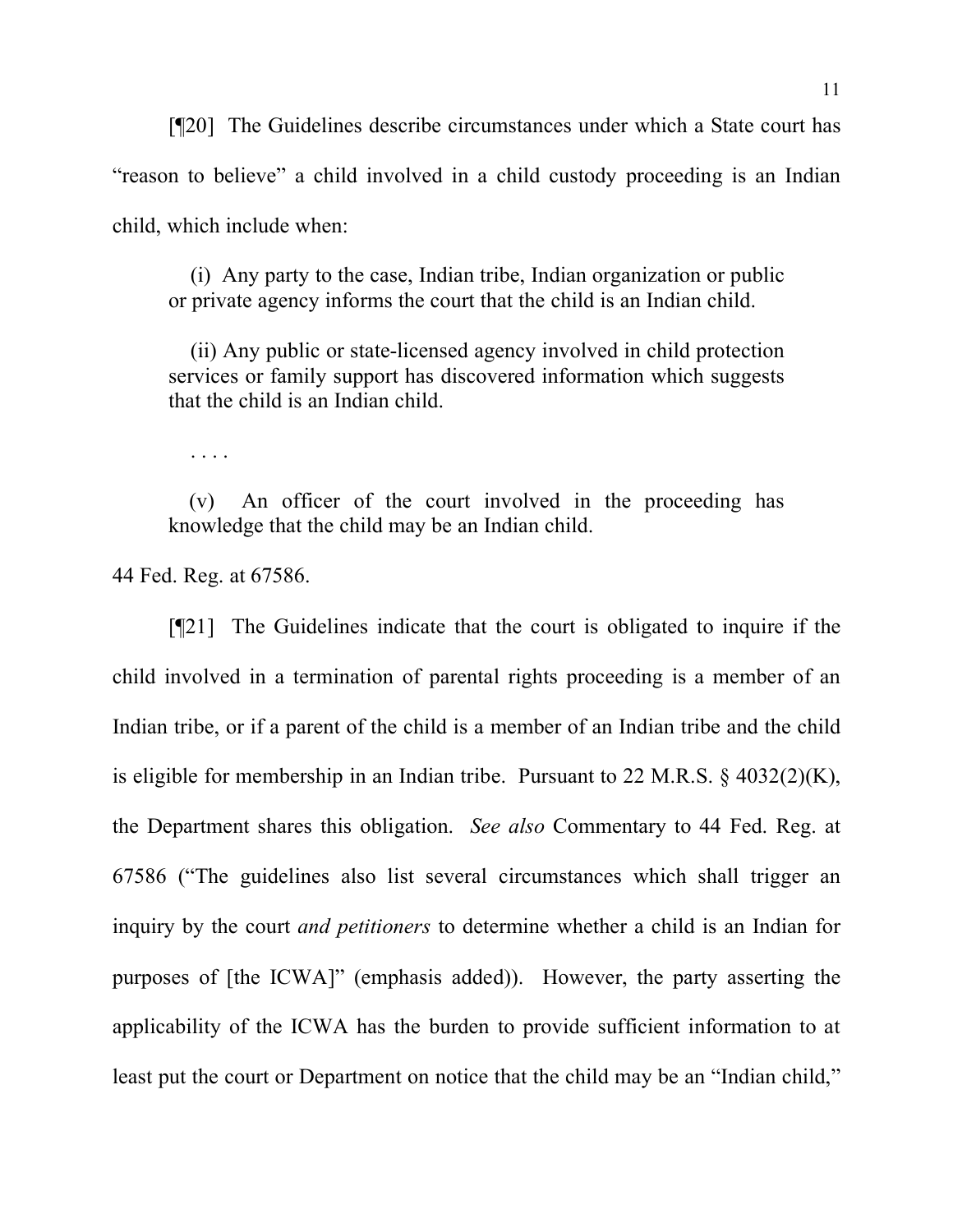within the meaning of the ICWA, and that further inquiry is necessary. *See generally In re Arianna R.G.*, 657 N.W.2d at 370-72; *see also In re J.L.M.*, 451 N.W.2d at 387 ("[A] party to a proceeding who seeks to invoke a provision of the [ICWA] has the burden to show that the act applies in the proceedings."). The Bureau's response to the Department's request for information recognized a similar burden upon one claiming Indian heritage, stating, "If families declare Indian blood they need to give appropriate information regarding family or relatives who may be Indian, with names, birth dates, place of birth and Tribal affiliation for proper searches to be completed."

[¶22] If, as a result of information it receives, the Department or court has reason to believe that the child may be an Indian child, the Guidelines provide that the Department or court is obligated to verify the child's status either through the Bureau or, if possible, through the tribe at issue. *See* 44 Fed. Reg. at 67586. Here the Department and the court complied with their obligations to determine whether Trever is an "Indian child" within the meaning of ICWA. The court affirmatively inquired at the jeopardy hearing whether the father is a member of a federally-recognized Indian tribe, and, based on the father's response, determined that the ICWA did not apply. The father agreed with that conclusion in the only significant court hearing at which he appeared. Subsequently, the father alleged to a Department caseworker that he had some Indian heritage, but failed to provide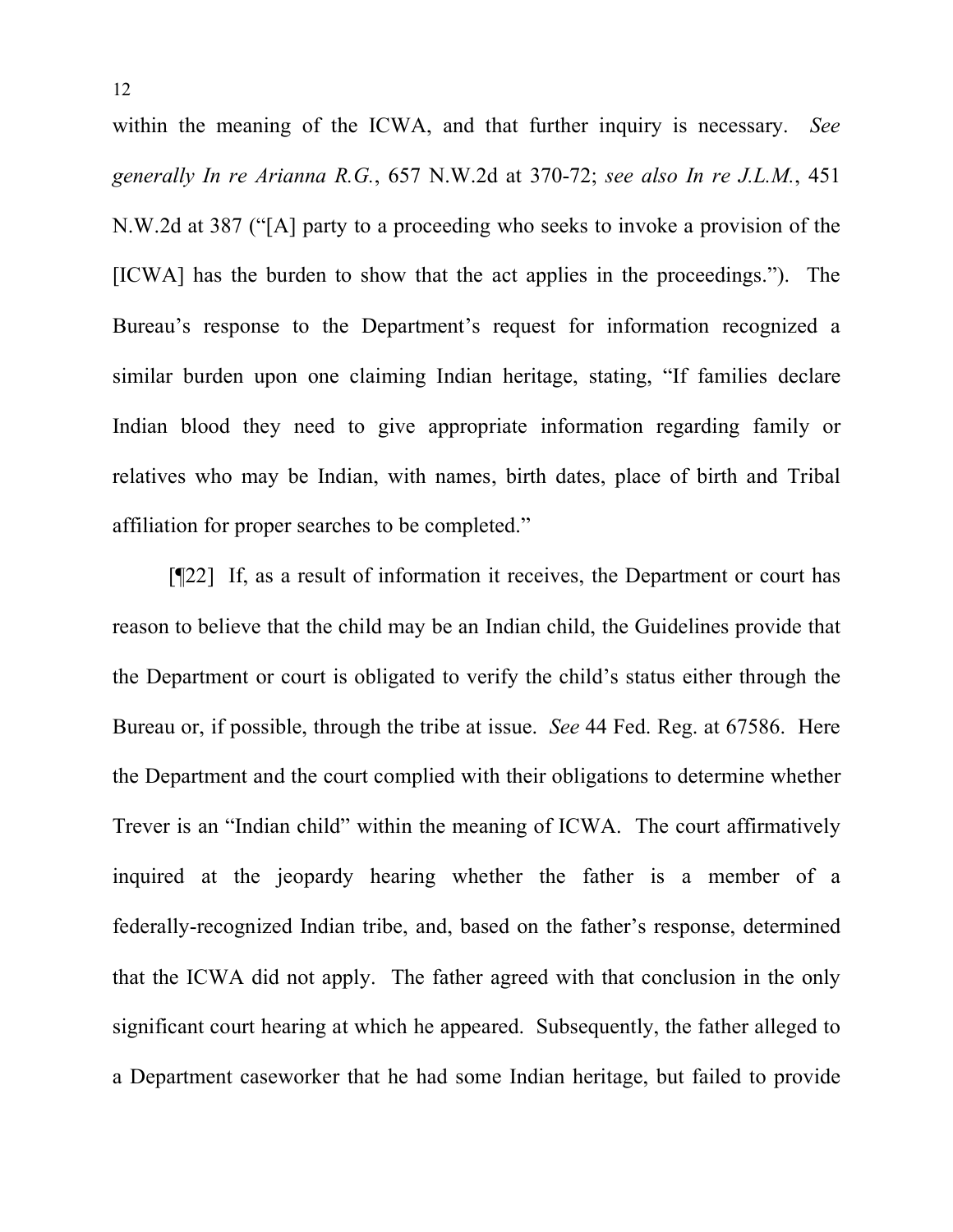any information to support his allegation. Even if we were to assume that the father's bare allegation of Indian heritage was sufficient to trigger action on the part of the Department, the Department took the proper action. Despite the father's failure to identify the tribe, provide other necessary information, or to even remain in regular contact with the Department, the Department attempted to investigate the father's vague claim of Indian heritage by sending a letter, including what information it had to support the father's claim, to the Bureau.<sup>5</sup> The Department's action in contacting the Bureau is precisely what is recommended in the Bureau's guidelines.

[¶23] On the morning of the termination hearing, more than three years after denying Indian heritage at the jeopardy hearing and two years after alleging that he had some Indian ancestry, the father alleged for the first time, through his attorney, that he thought he had "Cherokee background." This vague and questionable eleventh-hour suggestion of "Cherokee background" did not cause the Department or the court to know or have reason to know that Trever is or might be an "Indian child." *See, e.g.*, *In re Arianna R.G.*, 657 N.W.2d at 370-71 (party's vague

 $rac{1}{5}$  $5$  The father emphasizes several times that the Department's letter to the Bureau failed to include Trever's birthdate, implying that this demonstrates the Department's failure to carry out its duty to investigate the father's, and thus Trever's, Indian ancestry. However, the father has never indicated, nor is there reason to believe from the record, that Trever is a member of a tribe. Therefore, Trever's only means of being found an "Indian child" for purposes of the ICWA is if he is eligible for membership in a tribe and is the biological child of a member of a tribe. 25 U.S.C.S. § 1903(4). Thus, the critical information needed to begin to determine Trever's status as an "Indian child" is not Trever's birth date but the father's relationship information.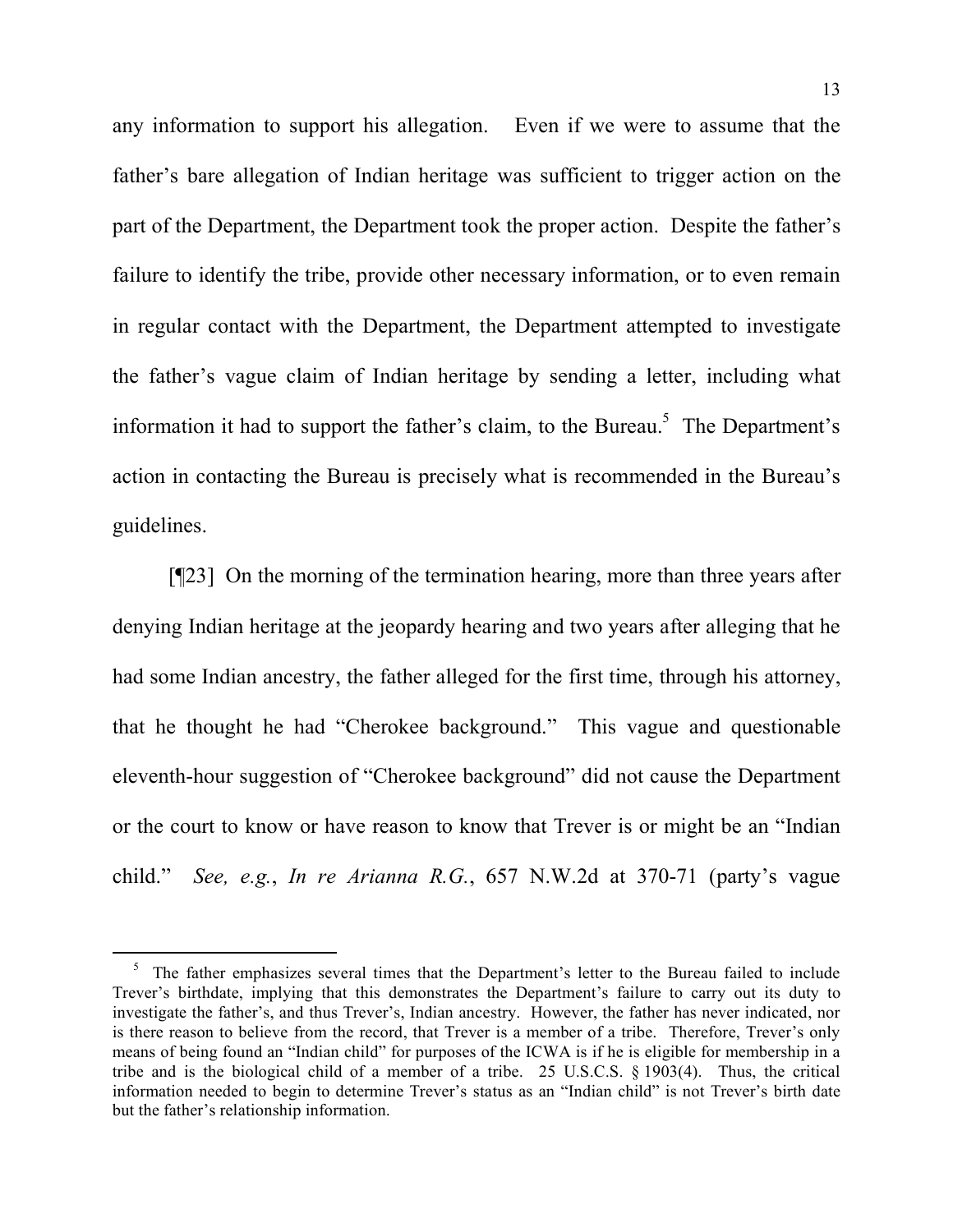assertion of having Chippewa ancestry, but failing to give information accurate or complete enough to allow a determination to be made, did not put the court on notice that the children involved in the proceeding were "Indian children"); *see also Diane N.*, 752 N.E.2d at 1044 (father had the burden of producing evidence sufficient to allow the court to determine whether the child was an "Indian child," and two vague references in the record to his claim of Indian heritage and his being the son of a "full-blooded Blackfoot Indian" did not meet this burden); *In re A.L. and J.L.*, 623 N.W.2d 418, 420, 422 (N.D. 2001) (holding that a party asserting the applicability of the ICWA must produce evidence for the court to decide whether a child is an "Indian child," and that the ICWA was not invoked based on unsupported and vague statements when nothing in evidence suggested that the children were members of, or eligible for membership in, the Turtle Mountain Indian Tribe or other tribe).

[¶24] As one court stated, although the purpose of the ICWA is to permit tribal involvement when tribal members are engaged in child custody matters, "reasonable grounds to believe [that a child is an 'Indian child'] must depend upon the totality of the circumstances and include consideration of not only the nature and specificity of available information but also the credibility of the source of that information and the basis of the source's knowledge." *B.H.*, 138 P.3d at 300, 303-05 (holding, under the facts of that case, that the court could have had reason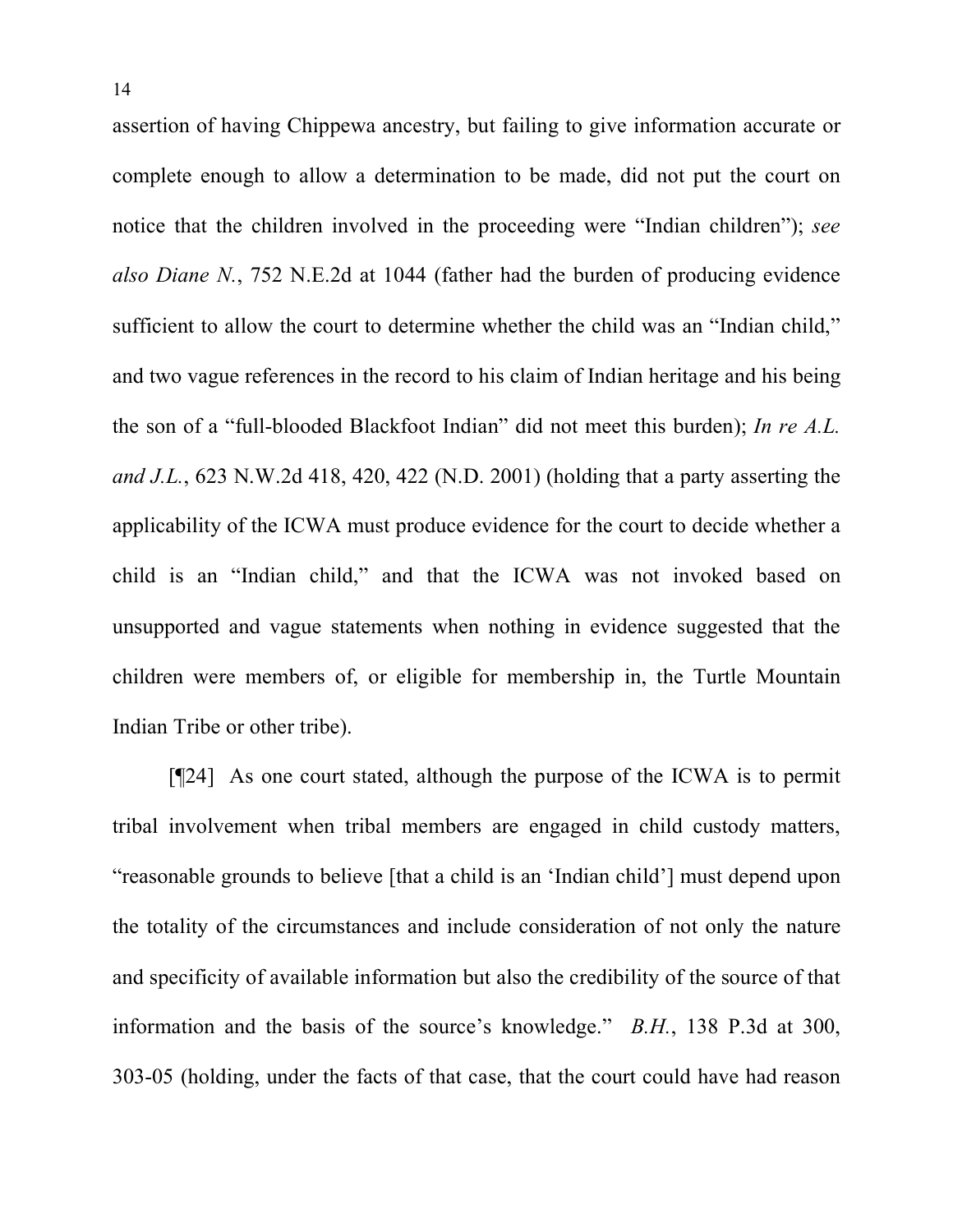to believe that the child could have been an Indian child and remanding for further proceedings).

[¶25] In the case before us, based on the totality of the circumstances and the father's failure to provide more specific information in the three years preceding the termination hearing, it was not clear error for the court to determine that the father's last-minute assertion of Indian heritage was not credible. Even if the court had halted the proceedings to allow the Department to again contact the Bureau for information, as provided in the Bureau's guidelines, it would have been a futile exercise. The father's asserted potential affiliation with the Cherokee Tribe did not provide the information that the Bureau would have needed, as described in its letter, to determine the father's, or the child's, ancestry.

[¶26] While we take very seriously parental rights matters that implicate children of Indian ancestry, here the father did not meet his burden of producing sufficient information to obligate the Department or the court to make further inquiry into his ancestry beyond the steps taken. The court was not required to continue the termination proceeding based on the father's vague, last minute, allegation of "Cherokee background."

B. Motion to Continue

[¶27] The father argues that the court abused its discretion and deprived him of a fundamental liberty interest when it denied his motion to continue. He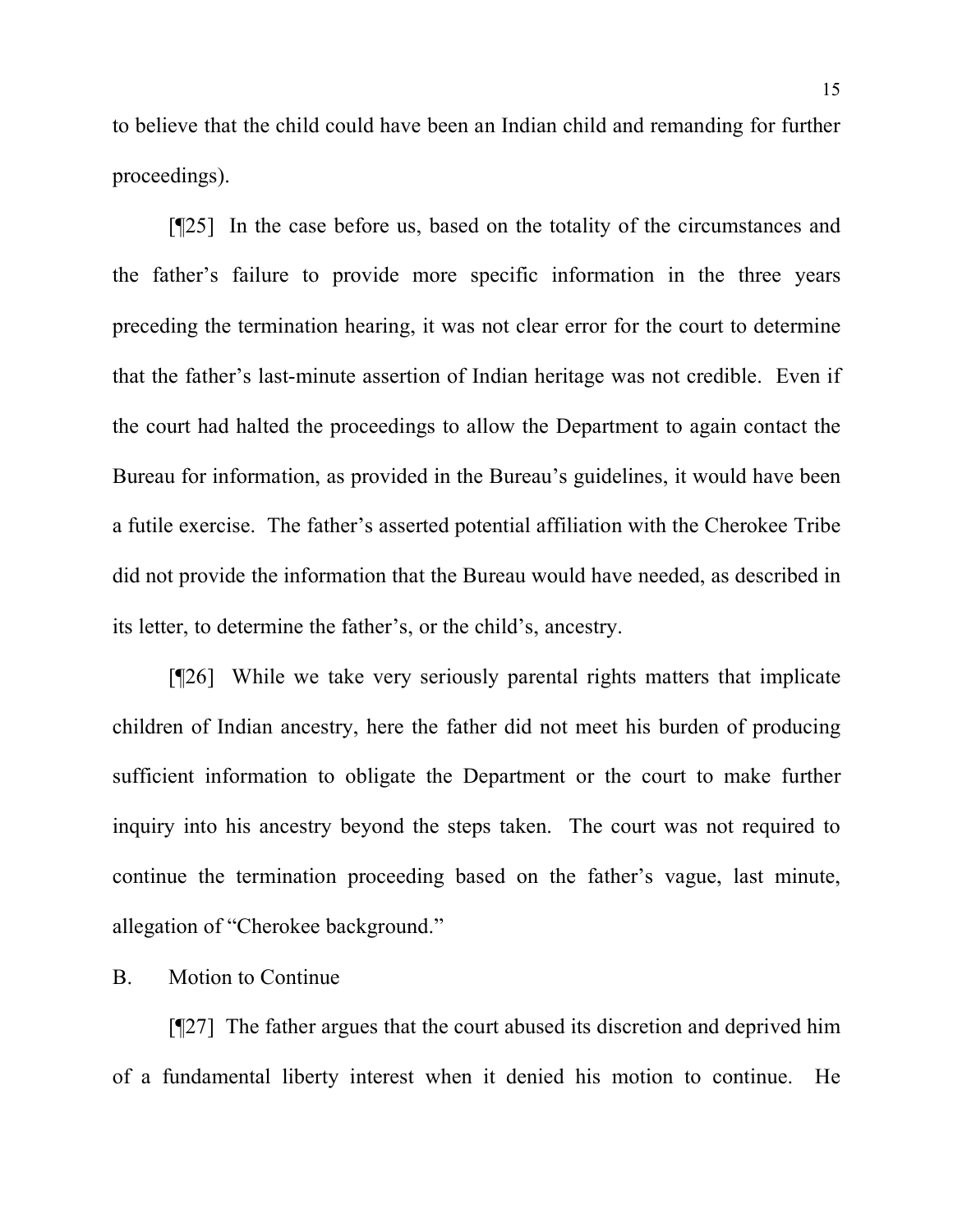contends that his motion to continue should have been granted on any of three grounds: (1) to allow him to determine his Indian heritage, an argument we have addressed above; (2) because, despite service by publication, the evidence shows that the father did not have actual notice of the hearing until his attorney spoke to him that morning; and (3) he was hospitalized.

[¶28] The court's decision to deny a motion to continue is committed to the discretion of the trial judge and is reviewed on appeal only for an abuse of that discretion. *In re Frederick P.*, 2001 ME 138, ¶ 16, 779 A.2d 957, 961; *State v. Reed*, 479 A.2d 1291, 1295 (Me. 1984). "A party seeking a continuance has the burden of showing sufficient grounds for granting the motion" and "must make known to the presiding justice *substantial reasons* why granting the continuance would serve to further justice." *Wright & Mills v. Bispham*, 2002 ME 123, ¶ 13, 802 A.2d 430, 433 (quotation marks omitted). Based on the record before us, the court did not abuse its discretion in denying the father's motion for a continuance.

The entry is:

Judgment affirmed.

## **Attorney for the father:**

Shari R. Sobel, Esq. Bergen & Parkinson, LLC 62 Portland Road, Suite 25 Kennebunk, Maine 04043